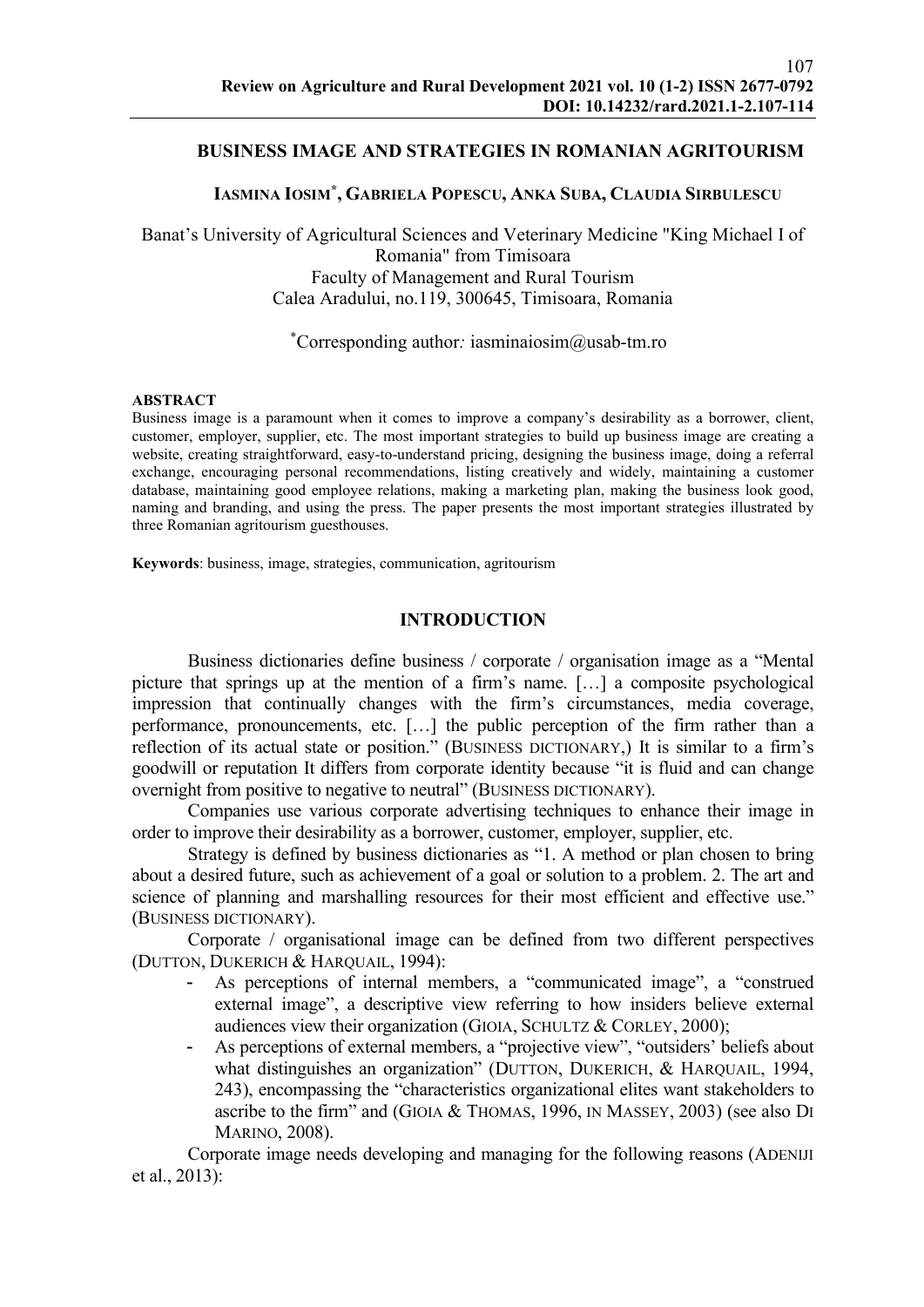# Review on Agriculture and Rural Development 2021 vol. 10 (1-2) ISSN 2677-0792 DOI: 10.14232/rard.2021.1-2.107-114

- Creating good identity for the employees, thus leading to their satisfaction;
- Enhancing corporate competitive advantage, thus leading to higher profitability;
- Establishing a corporate goodwill for the organisation;
- Influencing investors and financial institutions;
- Promoting favourable relationship with the community in the environment the organisation operates to avoid difficulty in recruitment, selection and maintaining the employee morale;
- Promoting good relationship with the government, opinion leaders and various interest groups;
- Stimulating sales, thus influencing customer loyalty.

# MATERIALS AND METHODS

The research methods consisted in consulting a specialized literature on the marketing communications mix in agritourism, books, websites, and comparative analysis.

Nevertheless, the research method is a descriptive one: it "seeks to describe a situation, and more precisely, when it comes to marketing, to describe a marketing mix" (MISHRA, 2008, IN JOLY & TOUS, 2012). The analysis has been done based on websites advertising for guesthouses practicing agritourism in rural Romania (Casa Wia Rusti, Brașov County, https://wiarusti.ro; La Roata, Suceava County, https://www.la-roata.ro; and Manoir Mignon, a four-star hotel B&B in Suceava County).

# **RESULTS**

After studying the literature on the building up strategies for business / corporate / organisation image, twelve strategies have come out repeatedly (YOUR BUSINESS IMAGE: TEN WAYS TO BUILD AND MARKET IT).

1. Creating a website. In the era of ICTs, a website is a must: if a business does not have a website, it does not exist for the business environment. A good website has a professional look and feel that suits the business. There are several advantages of having a website for one's business:

- It allows advertising through Facebook ads, SEO (Search Engine Optimisation) service provider, etc.;
- It can be attractive with a blog page to post fresh content;
- It can be extremely valuable due to its links;
- It can help build better relationships with the customers (the company sends messages to its customers, and the customers send feedback to the company);
- It can help ensure long-term customers;
- It can help generate more customers outside the business' city and worldwide;
- It can help increase sales by consistently updating and promoting its content;
- It gives the business the opportunity to prove its credibility;
- It is accessible 24/7;
- It is less expensive (sometimes even free of charge) than the printed media, radio, TV, etc.;
- It is more convenient for customers and leads;
- It provides information on what happens on it (number of visitors, messages, and e-mails; updates; website progress).

The website page dedicated to agritourism in Romania (AGROTURISMUL ÎN ROMÂNIA) presents three guesthouses in the rural area (Casa Wia Rusti, Brașov County; La Roata,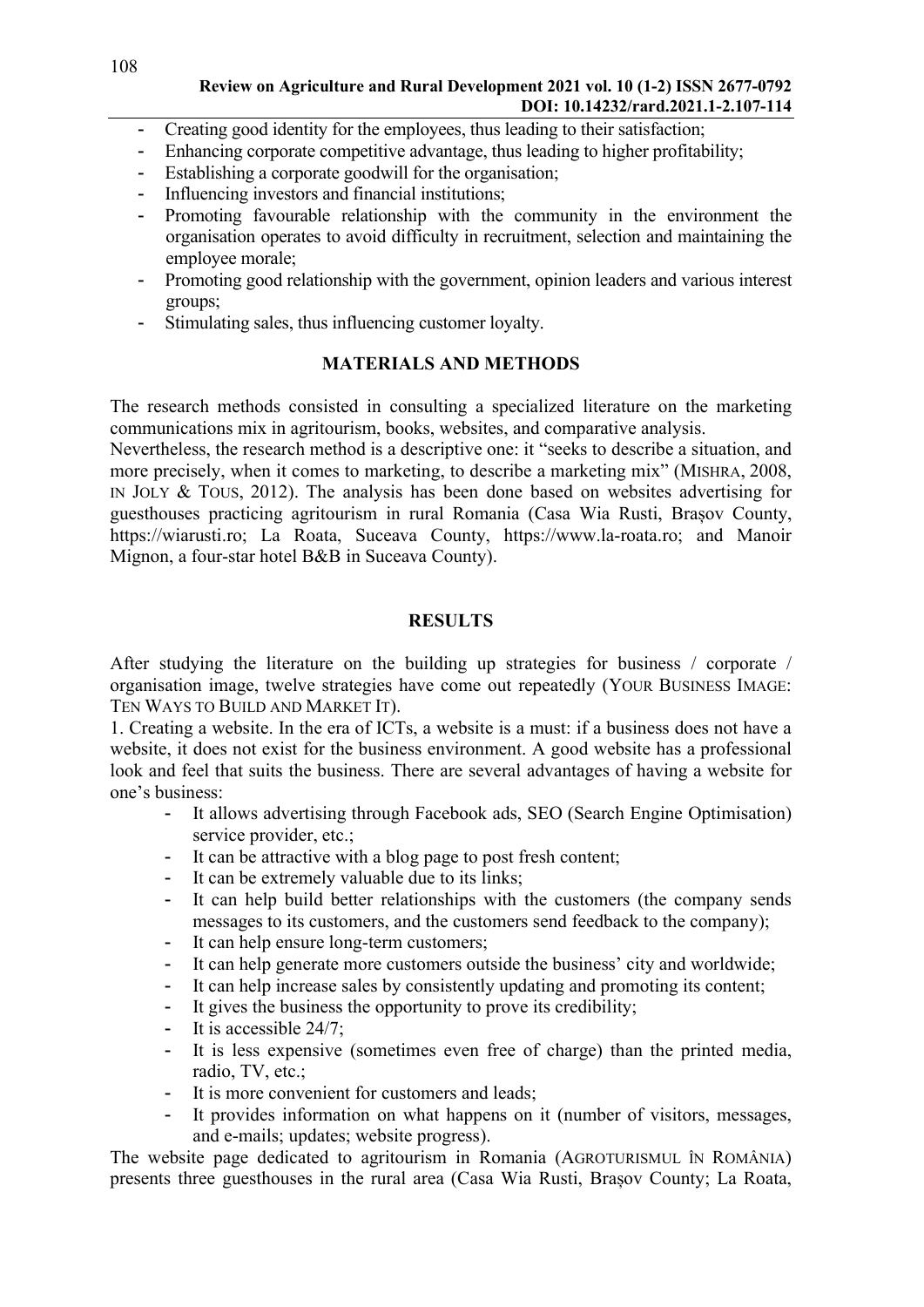# Review on Agriculture and Rural Development 2021 vol. 10 (1-2) ISSN 2677-0792 DOI: 10.14232/rard.2021.1-2.107-114

Suceava County; and Manoir Mignon, Suceava County), all of which have their own website with minimum information about accommodation food, or attractions.

2. Creating Straightforward, Easy-To-Understand Pricing. Price strategies are impacted by corporate image, discounts, geography, price discrimination, price sensitivity. External corporate image affects its ability of adopting a specific price strategy (for instance, a midmarket supermarket chain would find it difficult to move up market in price; a low-cost automobiles producer would find it extremely difficult to move up to an image of luxury cars producer) (SAMMUT-BONNICI & CHANNON, 2015). Pricing strategies (such as bundle pricing, captive pricing, economy pricing, geographical pricing, price skimming, pricing at a premium, pricing for market penetration, promotional pricing, psychological pricing, and value pricing  $-$  cf. SCOTT, 2019) should take into account  $-$  besides account segments, competitors' actions, consumers' ability to pay, distribution costs, input costs, market conditions, production costs, trade margins, and variable costs (SCOTT, 2019) – Internet pricing disparity, manufacturers selling costs and trade allowances, price optimization modelling, and retail consolidation. On the other hand, pricing strategies have a considerable impact on consumer pressure groups, government agencies, regulatory authorities, shareholders, etc. Many businesses use complicated pricing structures and try to hide their prices from their customers. Or, service businesses, for example, should streamline and make their pricing clear (i.e., tell the customers exactly how much they should expect to pay for every particular service with the help of a pricing menu).

The website of Casa Wia Rusti supplies information about the price for the three types of accommodation provided (twin room, triple room, and suite) except for a substantial accommodation discount for those who opt for a private tour, but no detail about the price for food, except the mention that they can cater for orders above 100 Ron. The website of Manoir Mignon supplies information about the tariffs in Euros for each type of accommodation (single room, twin room, suite jr., and suite), and offers a discount of12% or minimum two nights or tourist groups of eight people. The website of La Roata Guesthouse supplies no details regarding the price of accommodation or food, but mentions that holiday vouchers (paper or card) are accepted!

3. Designing the Business Image. Graphic design concerns the overall visual presentation of the organisation, i.e., "visual identification" (GRAY & BALMER, 1998): design style of the company's literature, signs and stationery; number of logos; style of the colouring, illustrations, layout, photography, typeface, and type of logos. Among these visual identification elements, the logo is the heart of the corporate graphics design system: it can be changed over time to reflect the evolving, modernising corporate identity. A company's visual presentation may not always appropriately communicate its identity.

This is the image (logos  $\&$  photos) of the three studied guesthouses (*Figure 1*).

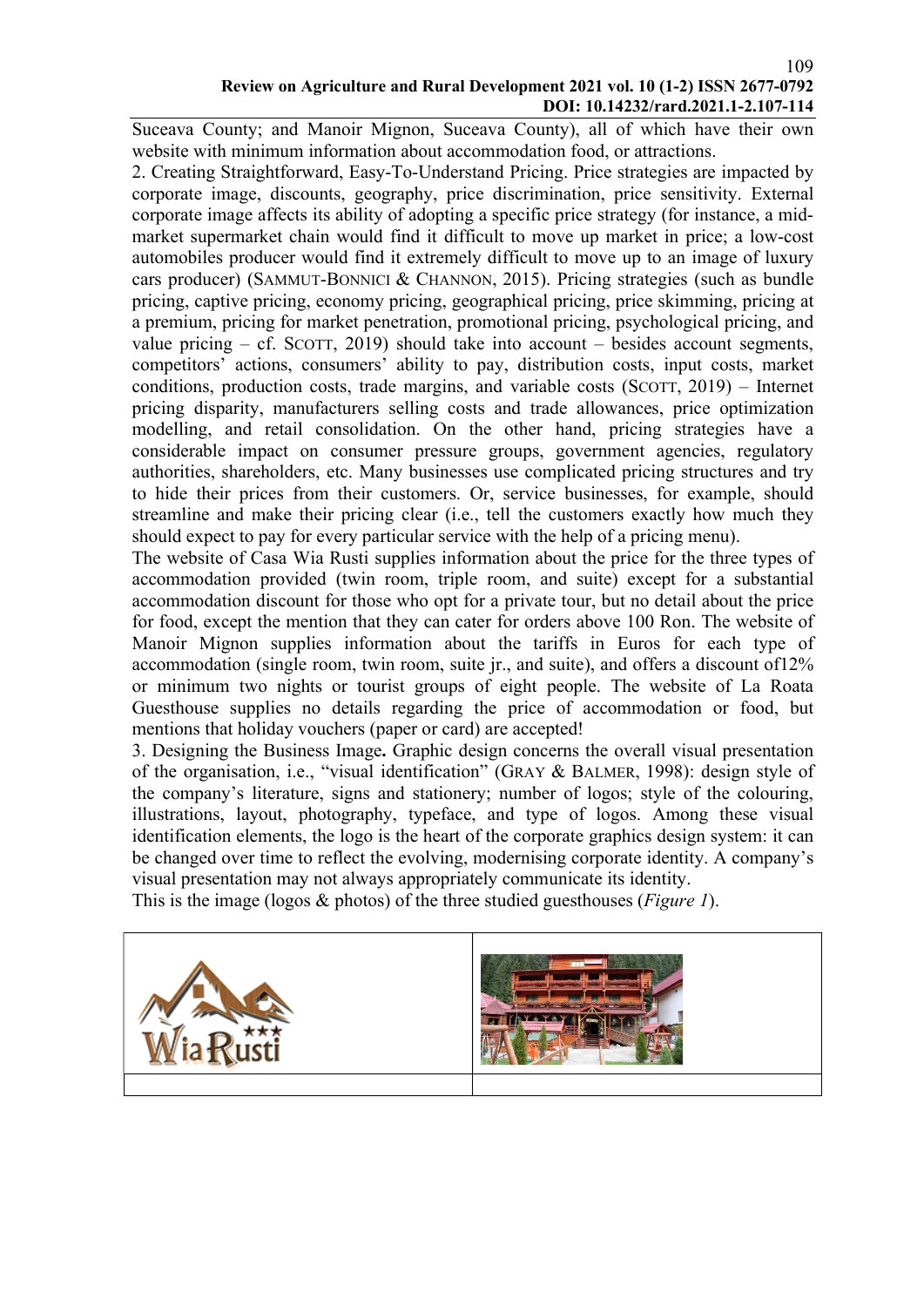Review on Agriculture and Rural Development 2021 vol. 10 (1-2) ISSN 2677-0792 DOI: 10.14232/rard.2021.1-2.107-114



Figure 1. Guesthouses Casa Wia Rusti, La Roata, Manoir Mignon image (sources: https://wiarusti.ro, https://www.la-roata.ro, www.manoirmignon.ro)

4. Doing a Referral Exchange. Two related business (e.g., chiropractors and massage therapists, dentists and orthodontists, financial planners and tax preparers) may refer clients to each other. In this case, they should set up an exchange by:

- Placing brochures / cards at the second business's office / store;
- Displaying the other business's marketing materials in the first business's place of business.

This strategy seems to be unidirectional. Thus, the website of Casa Wia Rusti shows no sign of referral exchange, but it mentions that the guesthouse is 10 km, far from the famous Bran Castle (however, Booking.com makes more references about the attractions of the area – Dino Parc, George Enescu Memorial House, Știrbey Castle). In exchange, the website of La Roata has a "Tourist Attractions" button suggesting leisure places (a ski slope, a swimming pool), local attractions (Suceava Fortress, Folk Crafts Museum), and monasteries (Gura Humorului, Moldovița, Sucevița, Voroneț) to visit during the stay. The website of Manoir Mignon suggests visiting the painted monasteries of Bucovina, the monasteries of Neamț County, and the wooden churches of Maramureș County.

5. Encouraging Personal Recommendations (referring a friend may get the business points, a 50% cut for a haircut, etc.) may be the best way to get new customers because almost nothing is more powerful than an endorsement from a friend / relative and it is free. Business referral may be done by:

- Amplifying the business product giveaways with social media;
- Building up the excitement;
- Establishing the business's authority with free webinars;
- Giving away awesome stuff;
- Helping an NGO do something good;
- Offering a taste with free premium access;
- Paying referrers for each referral;
- Rewarding referrers in credits;
- Rewarding referrers with the business's best stuff;
- Showing love with gift cards.

None of the three guesthouses seems to encourage personal recommendations.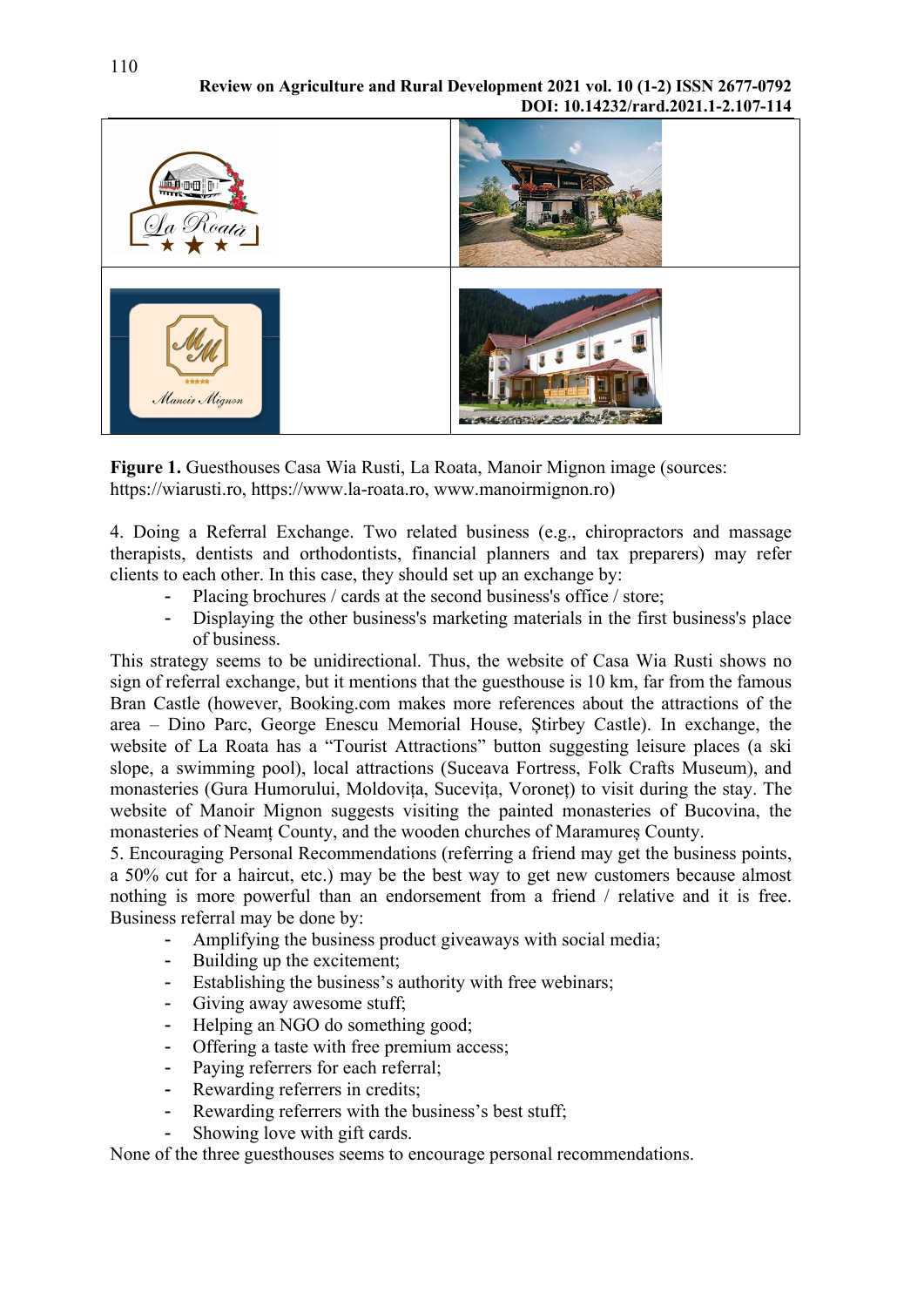6. Listing Creatively and Widely is a great way to draw people to the business, and it is usually low-cost / free. Listing should be done:

- In not-so-obvious places (an NGO listing of businesses with good environmental and social practices, a website where parents make referrals about services for their children);
- In obvious places (Chamber of Commerce, Yellow Pages).

Casa Wia Rusti is listed on Booking.com (rating: 9.3 out of 10) and TripAdvisor (rating: 3.5 out of 5), and on Romanian tourism / travel websites (Direct Booking.ro, portal-info.ro, TURIST INFO.ro, etc.), and is also present on Facebook. La Roata is listed on Airbnb, Booking.com (rating: 9.6 out of 10), TripAdvisor (rating: 4.5 out of 5), Vrbo, and on Romanian tourism / travel websites (Discover Eco Romania), and is also present on Facebook and YouTube. Manoir Mignon is listed on TripAdvisor (rating: 3.5 out of 5) and on Romanian tourism / travel websites (cazarelapensiune.ro, Direct Booking.ro, pensiunidetop.ro, etc.).

7. Maintaining a Customer Database. A customer who used a business once and who had a good experience will be likely to use it again. It is less expensive to direct mail or e-mail promotions to customers in a customer database than to acquire a new customer. A complete customer's contact information should include: customer name, company name, work function, address, telephone, e-mail address, compiled address, estimated sale, last contact, lead status, lead source, product, and price per product unit (CUSTOMER RELATIONSHIP MANAGEMENT, 2013).

There is no data available on possible customer databases of any of the three guesthouses studied.

8. Maintaining Good Employee Relations. Employees who love their jobs and believe in the business they work for (because they are treated right): display / use / wear the business's merchandise or services and recommend the business to their families / friends. According to GRAY & BALMER (1998), "[…] employees should be trained and motivated to project a positive image of the organisation", particularly in the case of service organisations (because, in this case, personal interactions are the key to customer satisfaction). Improving a business's employee relations involves (Strategies to Improve Employee Relations):

- Assigning individuals targets and asking all team members to contribute equally and achieve the target within the desired time frame;
- Encouraging effective communication among the team members;
- Encouraging individuals to share their work with each other;
- Involving the team members;
- Organising morning meetings;
- Organizing birthday parties, Christmas parties, New Year parties etc. at the workplace;
- Praising the individuals if they have done something exceptionally well;
- Rewarding the individuals if they have done something exceptionally well;
- Trying one's level best that all the employees must have their lunch together at the same time;
- Writing modes of communication must be promoted among the employees for better transparency.

There is no data available on maintaining good employee relations of any of the three guesthouses studied but, given that they are all family businesses, this does not seem to be an issue.

9. Making a Marketing Plan. A formal marketing plan should:

- Check back regularly to track the business's progress;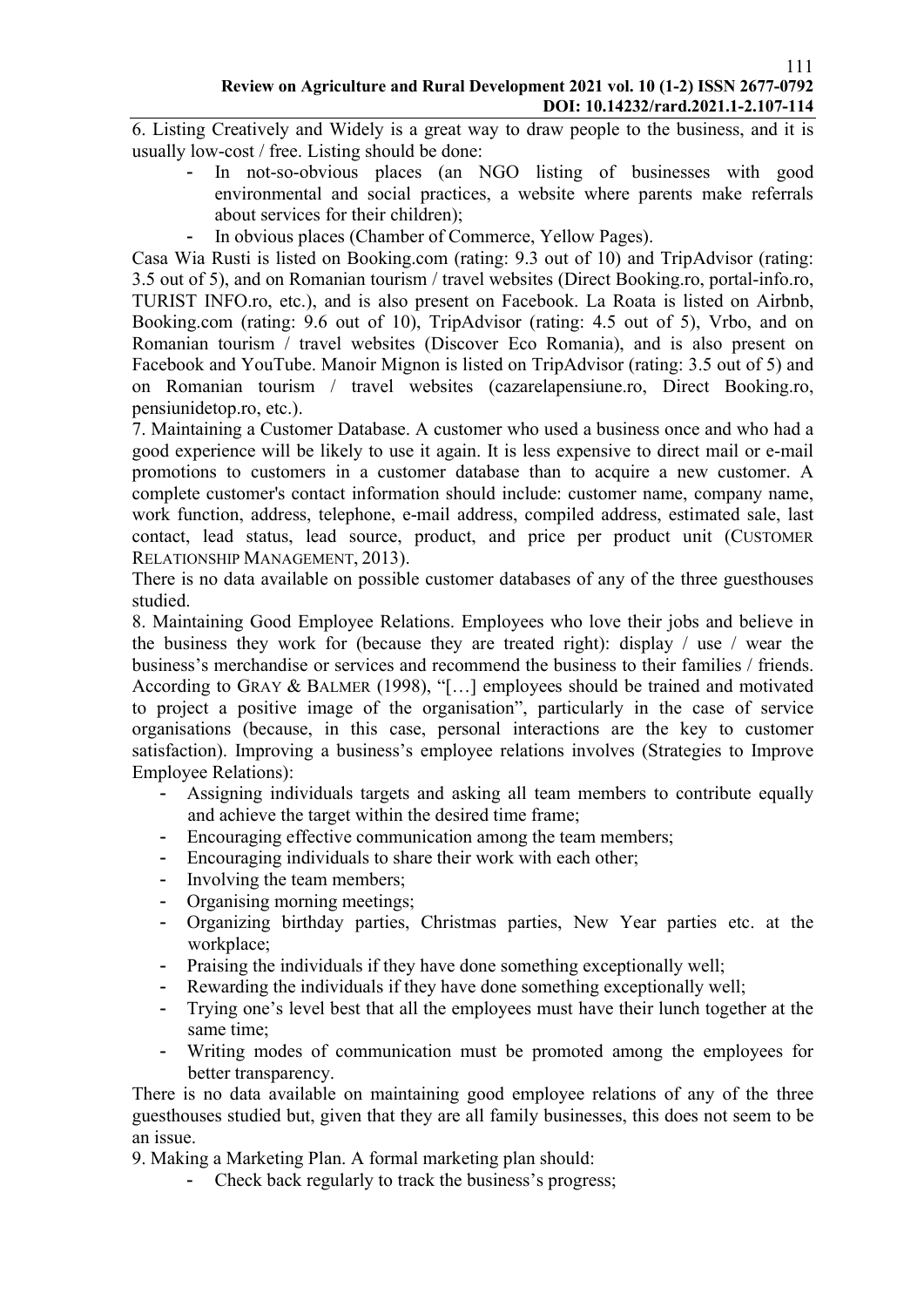- Determine how and when specific performance goals will be met;
- Include an analysis of the business's competitors;
- Include an analysis of the business's market;
- Include marketing ideas (on business marketing, press releases, referral program, website);
- Include marketing objectives;
- Outline the business's marketing budget;
- Outline the business's mission;
- Set specific performance goals.

Given that the three guesthouses have managed to be in business over the years, it seems that they all had good marketing plans.

10. Making the Business Look Good. A solid, strong physical impression making the business credible and inviting customers in may benefit, depending on the type of business, from a brochure, an office (tastefully decorated with business furniture and wellorganized), a store front, a veterinary's practice (a whimsical design with bright colours and fun murals on the wall), or a website. Depending on the cultural environment of a business, the interior layout of offices may suggest different things: in the case of a large open room with desks in full sight of each other – openness; a series of closed offices – lack of openness (GRAY & BALMER, 1998). As shown in Figure 1, all three guesthouses look good.

11. Naming and Branding. The names used to identify an organisation, its divisions and its products are extremely important. They can be changed over time to reflect the evolving, modernising corporate identity, just like the logos (GRAY & BALMER, 1998). In another order of ideas, organisations may operate under different names if they have a portfolio of unrelated businesses, or if their subsidies have distinct / better-known names than the parent organisation.

Figure 1 above shows the logos of the three guesthouses. To note that only the logos of guesthouses Casa Wia Rusti and La Roata suggest rurality.

12. Using the Press. In large corporations, media relations are managed by a PR department, while, in smear companies, they are typically handled informally by senior management (GRAY & BALMER, 1998). In public relations, the publics are competitors, consumers, courts, financial institutions, general, government, interest groups, media, public employees, scientific community, shareholders, suppliers, etc. (SINGH & PANDEY, 2017). A simple press release on a newsworthy angle on the business (e.g., a business grand opening, a business "story", why the business's offer is different) sent to local publications may be inexpensive, but it is effective, particularly in case of unfavourable rumours and stories (AGYAPONG, TWUM-AMPOMAH & ACHEAMPONG, 2015). Other appropriate communication channels are open days, press conferences (weekly, monthly, quarterly, bi-annual), Short Messages Service (SMS) number, etc. (ANYANGO, 2006). Public relations are particularly important for corporate image in crisis situations (FERGUSON, WALLACE & CHANDLER, 2012).

There is no data available on using the press by any of the three guesthouses studied.

#### **DISCUSSION**

Of the twelve corporate image building-up strategies listed above, the ones used by the three agritourism guesthouses studied are: creating a website, designing the business image, doing a referral exchange, listing creatively and widely, making the business look good, and naming and branding. Pricing strategies as a strategy is not very transparent.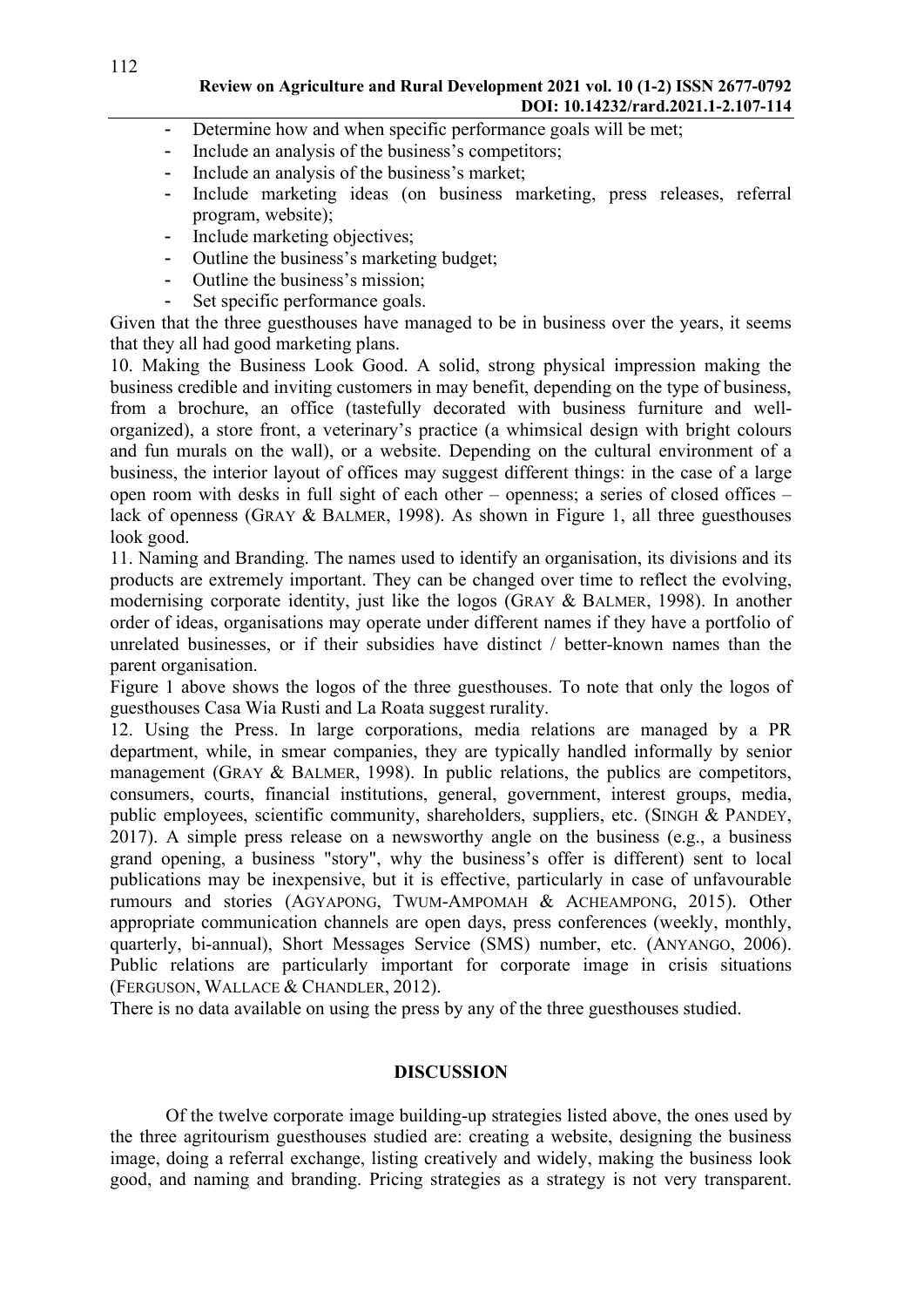While making a marketing plan and using the press are not explicit strategies, but have implicit effects, there is no evidence whatsoever regarding such strategies as encouraging personal recommendations, maintaining a customer database, or maintaining good employee relations (though they might play an important role in the businesses investigated here).

It would be better for the corporate image of the agritourism guesthouses investigated above to insist on the local attractions because tourists need more than just a bed to sleep and a table to eat when practicing agritourism. Cultural tourism might add value to the holidays and differentiate an agritourism location from other similar ones.

#### **REFERENCES**

- Adeniji, A. A., Osibanjo, A. Omotayo, A., Abolaji, I. & Oni-Ojo, E. E. (2013). Corporate Image: A Strategy for Enhancing Customer Loyalty and Profitability. Journal of South African Business Research, 1-13.https://doi.org:10.5171/2015.259483
- Agyapong, K., Twum-Ampomah, M. K. & Acheampong, A. (2015). Using Public Relations Tools to Build Image of Tertiary Institutions. International Research Journal of Marketing and Economics, 2(5), 1-18.
- Anyango, M. D. (2006). The Role of Public Relations in the Building the Image of the Kenyan Judicial System. MA Research Project. Nairobi: University of Nairobi.
- Business Dictionary. Available online: http://www.businessdictionary.com. Accessed on July 15, 2019.
- Casa Wia Rusti. Available at: https://wiarusti.ro. Accessed on January 8, 2021.
- Customer Relationship Management. (2013). Ontario: Queen's Printer for Ontario.
- Di Marino, E. (2008). The Strategic Dimension of Destination Image. An Analysis of The French Riviera Image from The Italian Tourists' Perceptions. PhD Thesis. Napoli: Università degli Studi di Napoli Federico II.
- Dutton, J. E., Dukerich, J. M. & Harquail, C. V. (1994). Organizational Images and Member Identification. Administrative Science Quarterly, 39(2), 239-263. https://doi.org/10.2307/2393235
- Ferguson, D. P., Wallace, J. D. & Chandler, R. C. (2012). Rehabilitating Your Organization's Image. Public Relations Professionals' Perceptions of the Effectiveness and Ethicality of Image Repair Strategies in Crisis Situations. Public Relations Journal, 6(1), 1-19.
- Gioia, D. A., Schultz, M. & Corley, K. G. (2000). Organizational Identity, Image, and Adaptive Instability. Academy of Management Review, 25(1), 63-81. https://doi.org/10.2307/259263
- Gray, E. R. & Balmer, J. M. (1998). Managing Corporate Image and Corporate Reputation. Long Range Planning, 31(5), 695-702.https://doi.org/10.1016/S0024-6301(98)00074-0
- Joly, L. & Tous, G. (2012). The Role of Communication in the Repositioning Strategy of a Tourism Destination. A Case Study of a French Ski Resort: Avoriaz. BA Dissertation. Halmstad: University of Halmstad.
- Massey, J. E. (2003). A Theory of Organizational Image Management: Antecedents, Processes & Outcomes. International Academy of Business Disciplines Annual Conference, Orlando, FL, April, 2003. 1-19.
- Sammut-Bonnici, T. & Channon, D. F. (2015). Pricing Strategy. In Cary I. Cooper (ed.), Wiley Encyclopedia of Management. New York, NY: John Wiley & Sons.https://doi.org/10.1002/9781118785317.weom120162